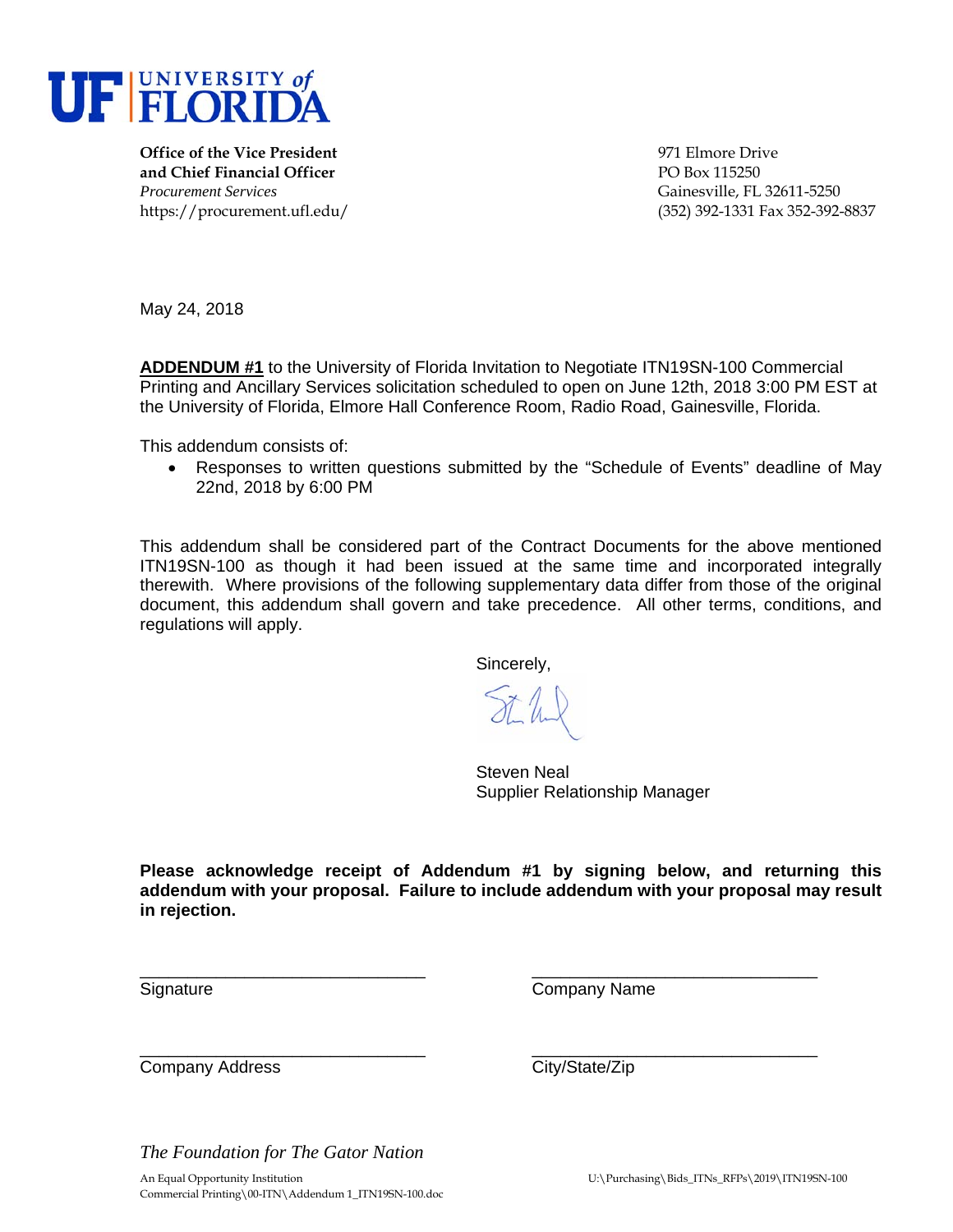## **ITN19SN-100 Vendor Questions**

1) Question: In regards to section 1.4, Copyright Checking & Clearance, are you asking vendors to research every submission to detect plagiarism and copyright infringement? Beyond searching copyright records at the United States Copyright Office, what other actions do you envision the awarded vendors to undertake? Is it appropriate for us to participate in this ITN if we can't do the copyright checking?

**Answer: The goal of this section is to make sure that the vendor and University are protected from copyright infringement. It may be appropriate for the vendor to have the University employee/department verify by signature that submitted material does not contain copyrighted material, and if it does, to either: provide copyright clearance, ask the University employee/department to resubmit without copyrighted material included, or reject the order. This part will ultimately rely on the judgement of the vendor. It is important to note that the University of Florida shall not be liable for the actions of any awarded vendor under this contract, who has not obtained the appropriate permissions to use copyrighted material, and then subsequently reproduces that same material.** 

- 2) Question: In regard to Attachment A, is a vendor allowed to bid only on sections of their choosing and forgo pricing (no-bid) on specific jobs/tabs/sections? Will not bidding on all sections disqualify the vendor from consideration for the final pool of vendors? **Answer: The goal is to find a pool of vendors who can cover the types of jobs that are listed in Attachment A. That being stated, vendors can submit pricing on the jobs of their choice and, if declining on some job types, please indicate that and the reason why. That wouldn't necessarily disqualify a vendor from the pool. There will be a committee of University end users who frequently utilize these services, who will be reviewing the responses and giving their input. All aspects will be considered.**
- 3) Question: Will pricing provided in the ITN be used for benchmarking or contractual purposes?

**Answer: The pricing provided will primarily be used to benchmark against other responses received. That being stated, UF does expect pricing submitted to be an accurate representation of what will be provided to end users under the contract. The jobs that are found on Attachment A are not for specific jobs requested by a University department, but are samples of the types of jobs that the University may request.** 

- 4) Question: Will a vendor be excluded if they cannot or will not provide editorial changes? **Answer: No, not necessarily.**
- 5) Question: Job #4 Workbook, is assumed to be the Algebra Nation project. That solicitation stated that the University would be using their own UPS account for delivery. This solicitation asks for inside delivery. Can it be assumed that the process has changed to want the latter?

**Answer: Not necessarily. Job#4 is based on the Algebra Nation project, but these are just examples of jobs that campus may request of vendors and not actual specified job requests for a particular department. The jobs listed in Attachment A are for general comparison among vendors and to see what can be provided to campus. The primary focus of this solicitation is to review vendor capability and services that can be provided and establish a pool of vendors for campus to utilize. The Algebra Nation project may have different requirements than what is indicated**